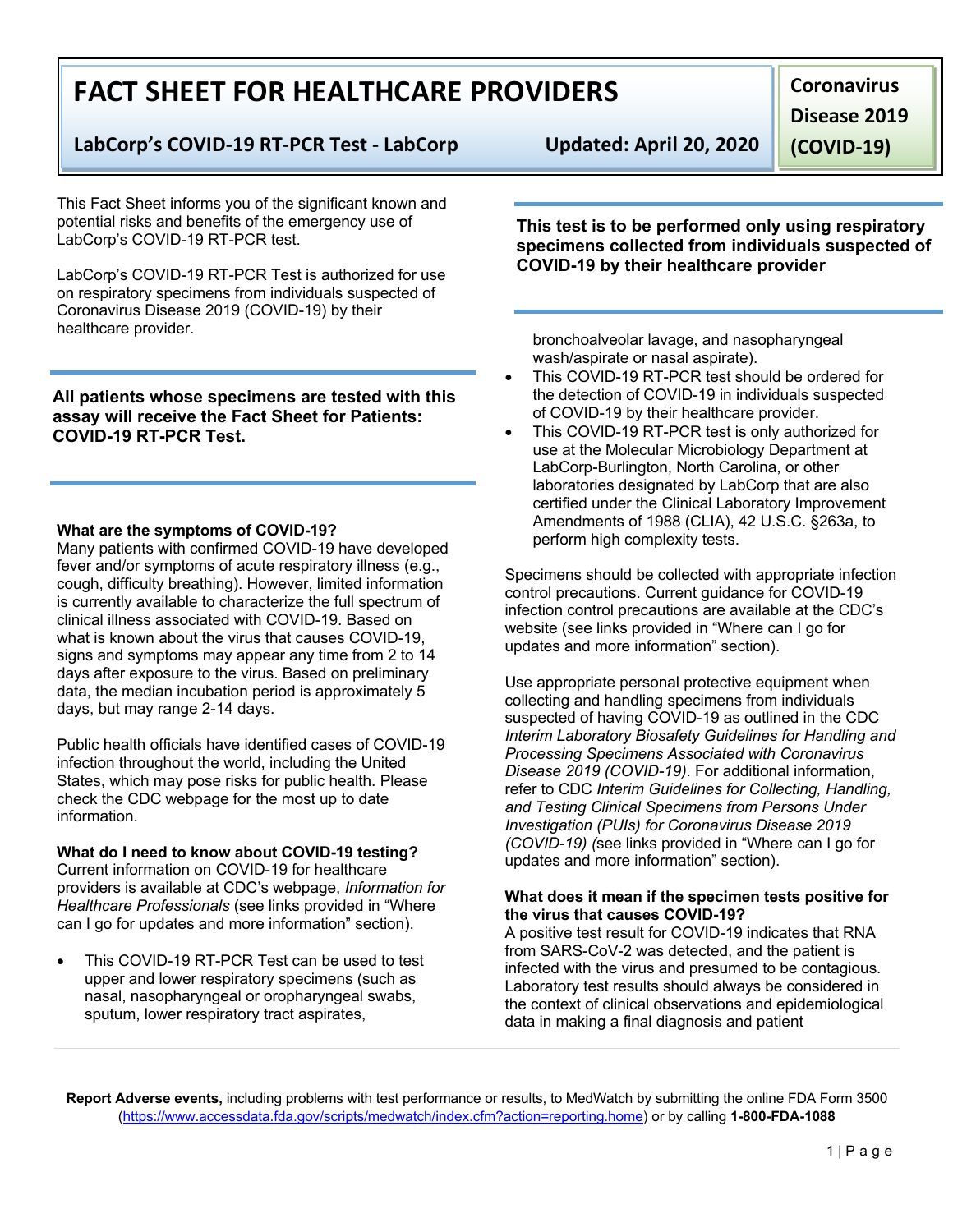#### **Report Adverse events,** including problems with test performance or results, to MedWatch by submitting the online FDA Form 3500 (https://www.accessdata.fda.gov/scripts/medwatch/index.cfm?action=reporting.home) or by calling **1-800-FDA-1088**

# **FACT SHEET FOR HEALTHCARE PROVIDERS**

### **LabCorp's COVID-19 RT-PCR Test - LabCorp Updated: April 20, 2020**

management decisions. Patient management should follow current CDC guidelines.

LabCorp's COVID-19 RT-PCR Test has been designed to minimize the likelihood of false positive test results. However, in the event of a false positive result, risks to patients could include the following: a recommendation for isolation of the patient, monitoring of household or other close contacts for symptoms, patient isolation that might limit contact with family or friends and may increase contact with other potentially COVID-19 patients, limits in the ability to work, the delayed diagnosis and treatment for the true infection causing the symptoms, unnecessary prescription of a treatment or therapy, or other unintended adverse effects.

All laboratories using this test must follow the standard testing and reporting guidelines according to their appropriate public health authorities.

#### **What does it mean if the specimen tests negative for the virus that causes COVID-19?**

A negative test result for this test means that SARS-CoV-2 RNA was not present in the specimen above the limit of detection. However, a negative result does not rule out COVID-19 and should not be used as the sole basis for treatment or patient management decisions. A negative result does not exclude the possibility of COVID-19.

When diagnostic testing is negative, the possibility of a false negative result should be considered in the context of a patient's recent exposures and the presence of clinical signs and symptoms consistent with COVID-19. The possibility of a false negative result should especially be considered if the patient's recent exposures or clinical presentation indicate that COVID-19 is likely, and diagnostic tests for other causes of illness (e.g., other respiratory illness) are negative. If COVID-19 is still suspected based on exposure history together with other clinical findings, re-testing should be considered by healthcare providers in consultation with public health authorities.

Risks to a patient of a false negative include: delayed or lack of supportive treatment, lack of monitoring of infected individuals and their household or other close contacts for symptoms resulting in increased risk of spread of COVID-19 within the community, or other unintended adverse events.

#### **What is an EUA?**

The United States FDA has made this test available under an emergency access mechanism called an Emergency Use Authorization (EUA). The EUA is supported by the Secretary of Health and Human Service's (HHS's) declaration that circumstances exist to justify the emergency use of in vitro diagnostics (IVDs) for the detection and/or diagnosis of the virus that causes COVID-19.

An IVD made available under an EUA has not undergone the same type of review as an FDA-approved or cleared IVD. FDA may issue an EUA when certain criteria are met, which includes that there are no adequate, approved, available alternatives, and based on the totality of scientific evidence available, it is reasonable to believe that this IVD may be effective in the detection of the virus that causes COVID-19.

The EUA for this test is in effect for the duration of the COVID-19 declaration justifying emergency use of IVDs, unless terminated or revoked (after which the test may no longer be used).

## **Coronavirus Disease 2019 (COVID-19)**